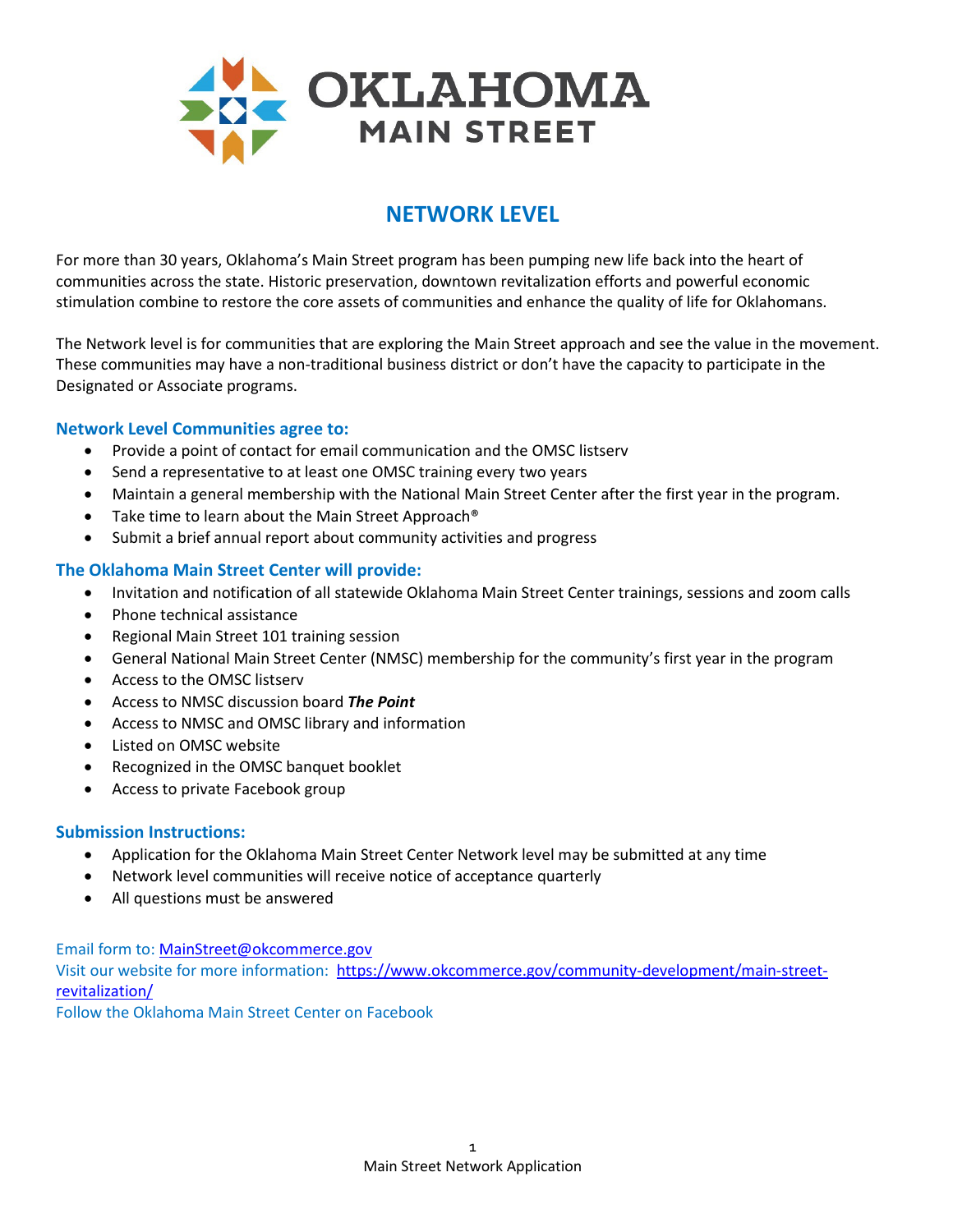## **OKLAHOMA MAIN STREET NETWORK LEVEL APPLICATION**

| <b>Applicant Information:</b>                                                                                            |  |
|--------------------------------------------------------------------------------------------------------------------------|--|
| Name of Contact Person:                                                                                                  |  |
| Title/Affiliation:                                                                                                       |  |
| Name of Organization or Lead Entity:                                                                                     |  |
| Name of Community:                                                                                                       |  |
| Population:<br>County:                                                                                                   |  |
| <b>Email address of Contact Person:</b>                                                                                  |  |
| Mailing address:                                                                                                         |  |
| Phone Number of Contact Person:                                                                                          |  |
| Website Address (if applicable):                                                                                         |  |
| Social Media (if applicable):                                                                                            |  |
| Is the applicant community/district located on Historic Route 66?<br>Yes<br>No                                           |  |
| <b>Goals and Objectives:</b>                                                                                             |  |
| What does your community expect to achieve by participating in the Main Street program?<br>1.                            |  |
|                                                                                                                          |  |
|                                                                                                                          |  |
| Briefly describe the economic and physical characteristics of your district.<br>2.                                       |  |
|                                                                                                                          |  |
|                                                                                                                          |  |
| Attach a map of the primary focus area of your downtown/district revitalization effort. Map Attached<br>3.               |  |
| Briefly describe the structure of your organization or lead entity (if you have a board of directors and officers,<br>4. |  |
| please attach a list).                                                                                                   |  |
|                                                                                                                          |  |
|                                                                                                                          |  |